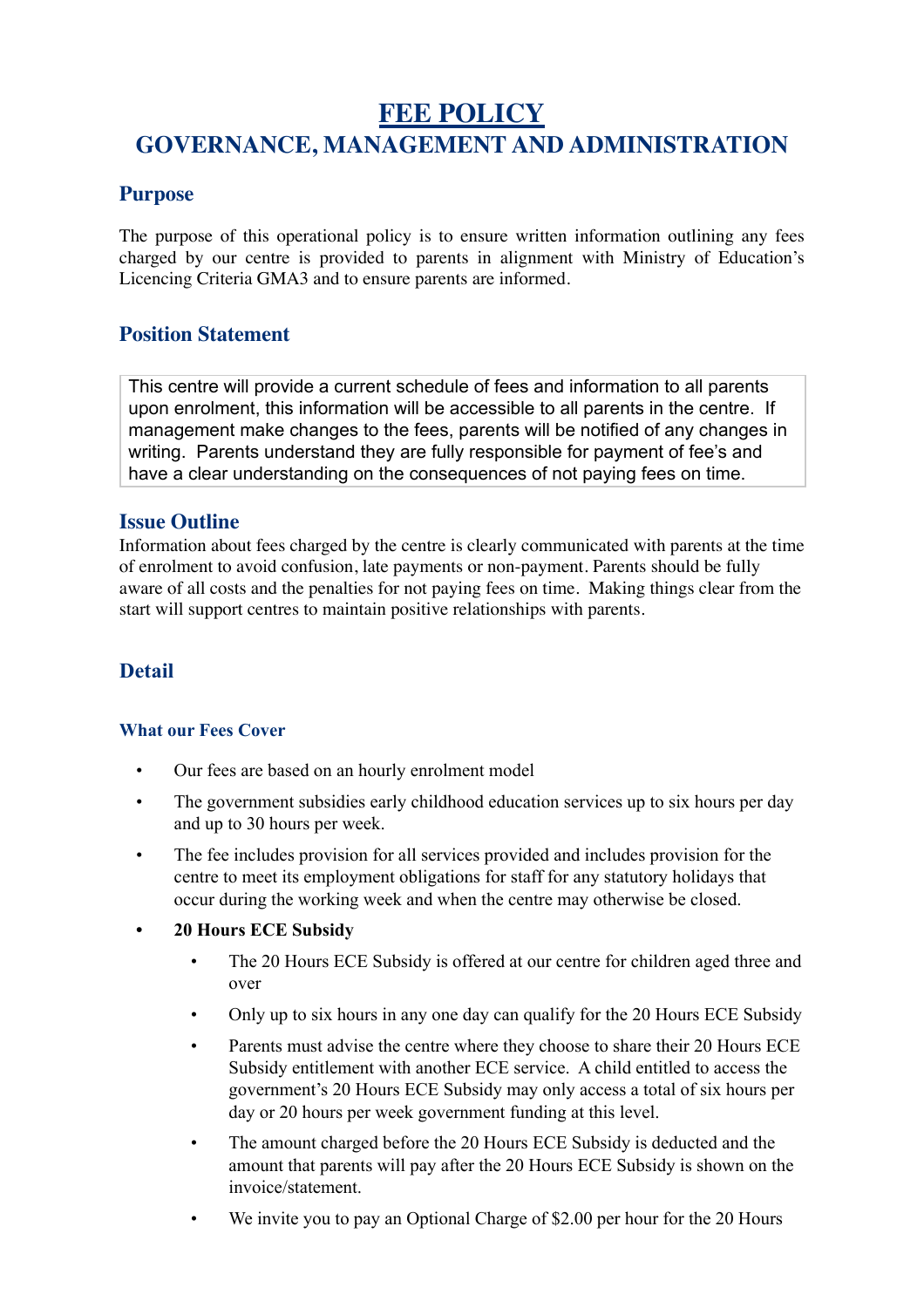ECE Subsidy. This is because the subsidy does not cover all the costs incurred by our centre. The Optional Charge is voluntary. You may elect to pay this, or you may elect not to. If you commence paying the Optional Charge and then elect to stop, you are required to give us one month's notice to give us the opportunity to make changes to our financial planning. In our enrolment pack we provide you with details on what the Optional Charge covers. Please note that if you elect not to pay the Optional Charge, your child may not receive some additional services from us or be asked to pay for additional services.

#### **• Work and Income Childcare Subsidy**

- Some children are eligible for the Childcare Subsidy from Work and Income. If this applies to your child, you must advise us immediately
- If applicable, the Childcare Subsidy will be paid directly to the centre
- If a child entitled to WINZ subsidy attends the center for more hours than the subsidy covers, the additional hours will be charged at the full rate of fees.
- You cannot claim both the 20 Hours ECE Subsidy AND the Childcare Subsidy for the same hours of attendance, but you can claim both subsidies for different hours of attendance.
- Families anticipating childcare subsidies (WINZ) will be charged the full fee until we have received the payment statement. Then the charged fees will be amended.
- WINZ allows up to 3 continual weeks of absence. If there is no communication from the parents during this time the child can be removed from Taupo Childrens Corner centre rolls.

## **Schedule of Fees**

- The centre will produce a schedule of current fees charged
- Our schedule of fees is included in the enrolment pack with our Fee policy and is displayed in the Centre. Additional copies are available from administration.
- On the enrolment of your child in our centre, an advance of one week's fee is required, this will be held on your child's account till they finish care with us.
- Booked sessions can only be swapped to another day within the same week.
- Any extra time the child is at the centre before or after their booked time`s is charged per quarter of an hour.
- Families are entitled to a 10% discount if two or more children attend the centre, this will only apply to the children who are not receiving a child subsidy or 20 hours ECE.
- We require a minimum of 6 hours or more if your child is booked for the day or minimum 3 hours/ 3 sessions for part time children.

## **Changes in Fees**

- Management reserves the right to change the fee rates and policies, changes will be applicable to existing as well as new enrolments. Parents will be given one month's notice in writing of proposed changes to the Fees Schedule
- The centre will keep accurate records relating to enrolments and attendance.

## **Payment Methods**

- Our centre accepts payments by Bank Automatic Payment, Bank Internet Transfer and by Eftpos Card
- Any flexible payment plans, or extensions or alternative payment methods are to be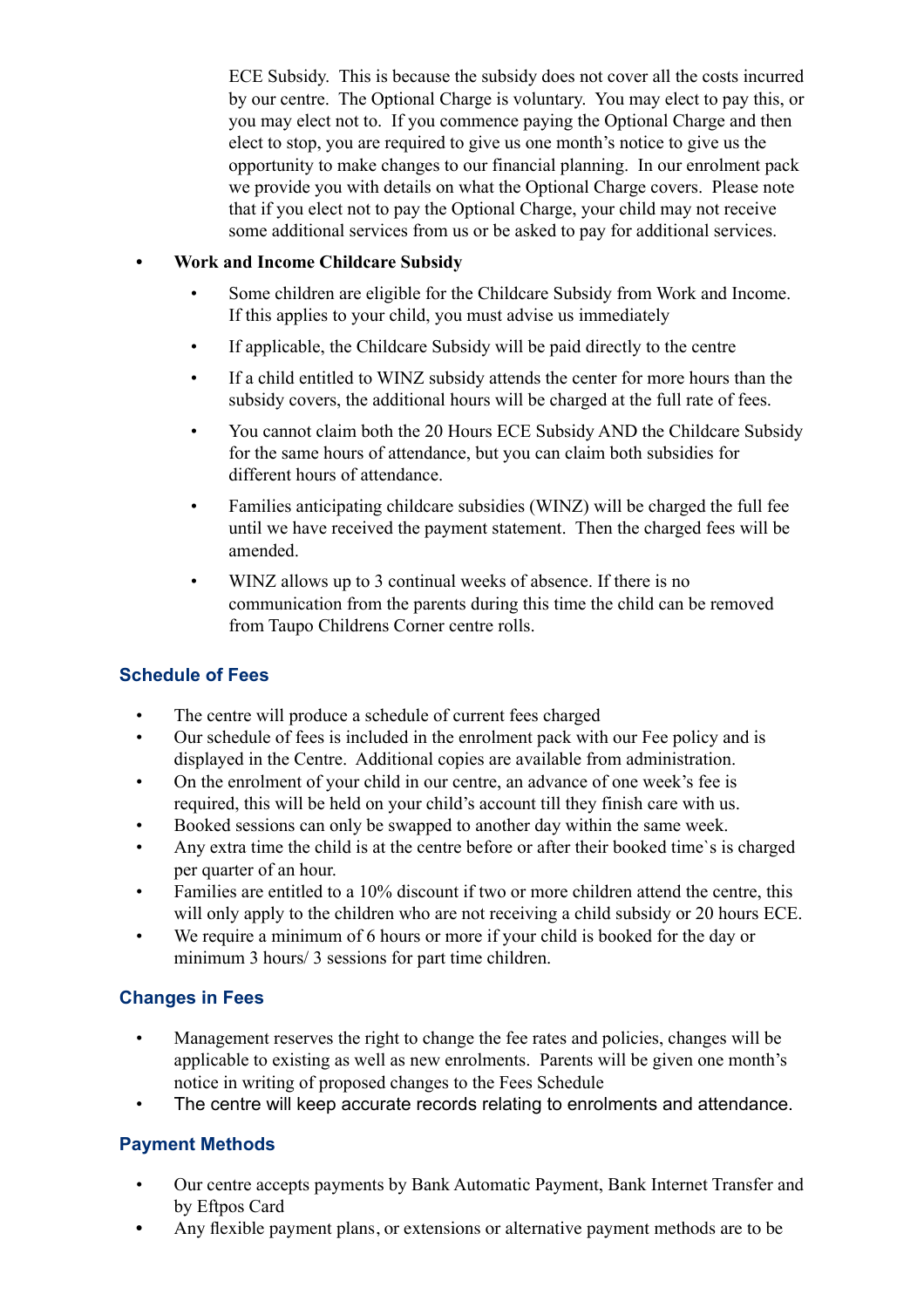discussed with and approved by the Administrator, on a case-by-case basis.

• Fees are to be paid in full before the child's last day of care.

#### **Invoicing Practices**

- Parents will be invoiced for services on a weekly basis, invoices are sent out Monday for the week prior.
- At the end of the financial year, a receipt showing fees paid for the year will be issued if requested.

#### **Holidays, Being Late and Absences**

- If the centre is to close during holiday periods, we will advise you one month in advance to give you the opportunity to make alternative childcare arrangements. You will not be charged for any holiday closures, the Centre is usually closed for two weeks over the Christmas, New year period.
- If a parent wishes to withdraw their child temporarily from our centre over a holiday period, half our fee will continue to be charged to ensure the enrolment remains secure. We require written notice of when your child will be away on holiday with a return date.
- We would otherwise reserve the right to enroll another child to take up the available place.
- If a child arrives 15 minutes before or after booked times a partial fee will be charged.
- If parents or approved alternate adults are unable to collect a child on time: after closing time a \$2.00 per minute fee will be charged
- If a child is sick, they should not attend the centre. This ensures the risk that other children and adults may share unwelcome bugs is minimised. Half our normal fee applies for sick days when informed on the day, otherwise full fees will be charged. (this discount does not apply to the 20 ECE hours)
- If a child is to be away from our centre for an extended period due to sickness or injury, you should advise centre management immediately so that alternative enrolment and fee arrangements may be made.
- Bulk funding from the MOE also ceases after 3 weeks absence. If there is no communication from the parents during this time the child can be removed from Taupo Childrens Corner centre rolls.

## **Failure to Pay Fees on Time**

- Our fees are due at the time they are invoiced. If you are aware that you cannot pay our fees when you receive our invoice, you must advise us immediately so we may discuss alternative payment options with you.
- Failure to pay our fees may result in suspension of the child's enrolment at our centre; referral to a debt collector and additional debt collection charges being applied. The extra charges are the agency fees.

## **Forced Closure**

• Due to events outside the control of the centre, the centre may be forced to close at the instruction of the Ministry of Health, Civil Defence, or the New Zealand Police, an act of Nature, or Pandemic. If we are instructed to close at any time, we will inform you immediately. You will not be charged any fee for the period of the forced closure.

#### **Withdrawal**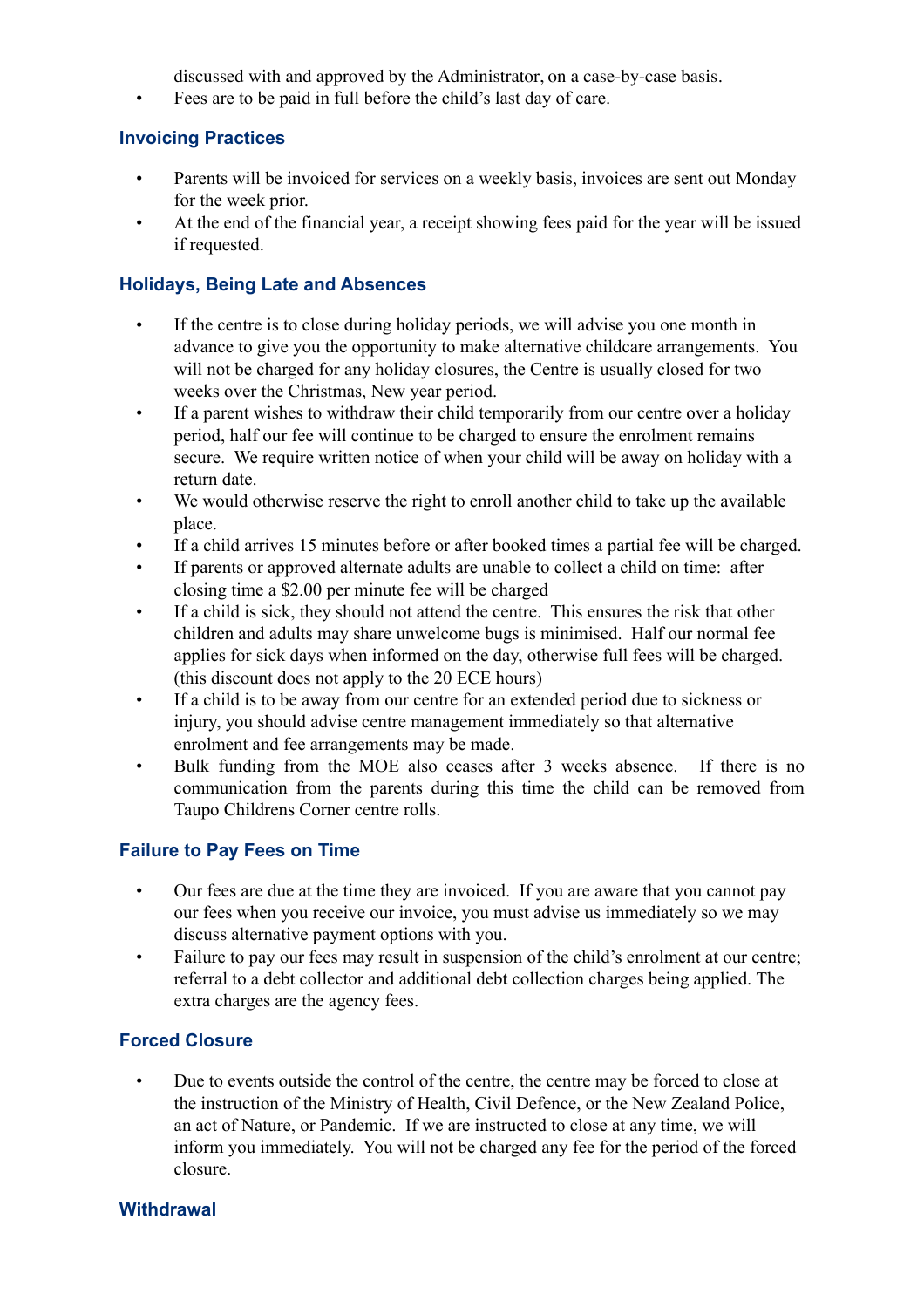| <b>Under 6 mths</b><br>6<br>to 23 mths<br>$\overline{2}$<br>years<br>\$<br>Heoruhrosu<br>$\mathbf{r}$<br>$\frac{1}{2}$ $\frac{1}{2}$ $\frac{1}{2}$ $\frac{1}{2}$ $\frac{1}{2}$ $\frac{1}{2}$ $\frac{1}{2}$ $\frac{1}{2}$ $\frac{1}{2}$ $\frac{1}{2}$ $\frac{1}{2}$ $\frac{1}{2}$ $\frac{1}{2}$ $\frac{1}{2}$ $\frac{1}{2}$ $\frac{1}{2}$ $\frac{1}{2}$ $\frac{1}{2}$ $\frac{1}{2}$ $\frac{1}{2}$ $\frac{1}{2}$ $\frac{1}{2}$<br>$\overline{4}$<br>16. 478. 5 3 y \$Haorusrps1<br>$\begin{array}{c} \mathbf{u} \\ \mathbf{s} \\ \hline \mathbf{E} \\ \mathbf{C} \\ \hline \mathbf{0} \end{array}$ |                                                    |  |
|--------------------------------------------------------------------------------------------------------------------------------------------------------------------------------------------------------------------------------------------------------------------------------------------------------------------------------------------------------------------------------------------------------------------------------------------------------------------------------------------------------------------------------------------------------------------------------------------------|----------------------------------------------------|--|
|                                                                                                                                                                                                                                                                                                                                                                                                                                                                                                                                                                                                  |                                                    |  |
|                                                                                                                                                                                                                                                                                                                                                                                                                                                                                                                                                                                                  | $\begin{bmatrix} h \\ \partial \\ 0 \end{bmatrix}$ |  |

• We understand that parents, from time-to-time, may choose to withdraw their child from our centre. We require a weeks' notice of such instances.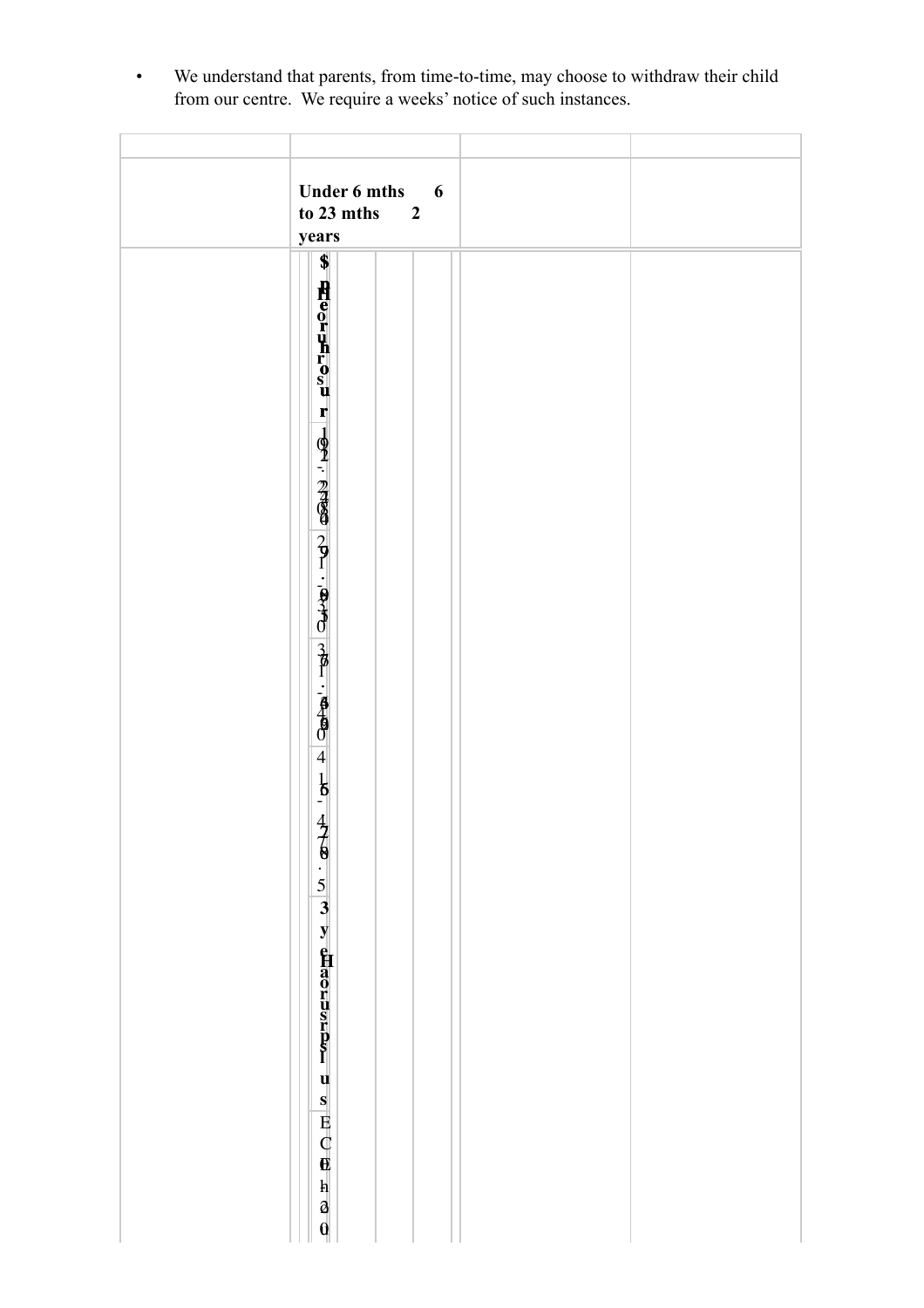

# **Table of fees - Effective of 20/09/2021: Fees Duncan Street Alignment with other Policies/Documentation**

# **Relevant Background (including legislation/regulation references)**

Licencing Criteria 2008, Governance, Management and Administration:

- **GMA3:** Written information is provided to parents about any fees charged by the service.
- Ministry of Education Funding Handbook
- Chapter 4 of the Ministry of Education's funding guide with regards to 20 hours early childhood education http://www.lead.ece.govt.nz/~/media/ Educate/Files/Reference%20Downloads/Lead/Files/Funding/ FundingHandbook/Chapter420HoursECE.pdf

## **Supportive information and resources**

- Work and Income Brochure http://www.workandincome.govt.nz/documents/ brochures/help-with-childcare-costs.pdf
- Early Childhood Council's enrolment template (approved by the Ministry of Education) and only requires one signature http://www.ecc.org.nz/Folder? Action=View%20File&Folder\_id=146&File=EnrolmentAgreementFormBWwith NSN.pdf
- Ministry of Education's enrolment template http://www.lead.ece.govt.nz/ ManagementInformation/RecentAnnouncements/ UpdatedECEEnrolmentAgreement.aspx
- Sample Fees Schedule and agreement wording available on the ECC Website
- www.ecc.org.nz